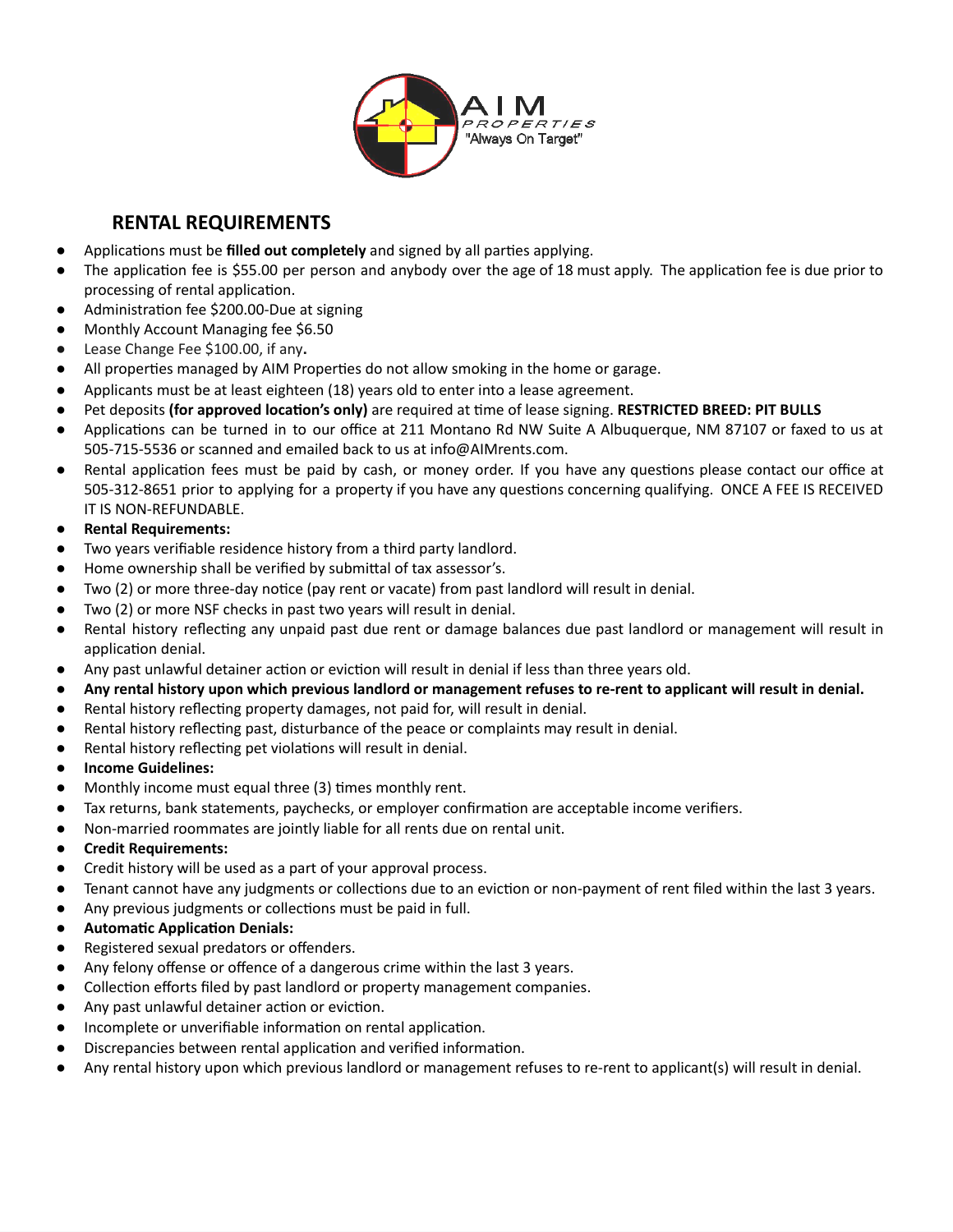

## **RENTAL APPLICATION**

| Property address you are applying for: |                                                                                                          |
|----------------------------------------|----------------------------------------------------------------------------------------------------------|
|                                        |                                                                                                          |
|                                        | Please provide all information requested below. Incomplete information will delay the processing of your |
|                                        | application. Please Print Clearly. Every occupant over the age of 18 must fill out a full application.   |
| <b>APPLICANT(S)</b>                    |                                                                                                          |
| Applicant 1                            |                                                                                                          |
|                                        |                                                                                                          |
|                                        |                                                                                                          |
|                                        |                                                                                                          |
|                                        |                                                                                                          |
|                                        |                                                                                                          |
|                                        |                                                                                                          |
|                                        |                                                                                                          |
| <b>Applicant 2</b>                     |                                                                                                          |
|                                        |                                                                                                          |
|                                        |                                                                                                          |
|                                        |                                                                                                          |
|                                        |                                                                                                          |
|                                        |                                                                                                          |
|                                        |                                                                                                          |
|                                        |                                                                                                          |
|                                        | Any other occupants under the age of 18 (Name, Relationship, and Birthdate)                              |
| Name                                   | Relationship<br><b>Birthdate</b>                                                                         |
|                                        |                                                                                                          |
|                                        |                                                                                                          |
|                                        |                                                                                                          |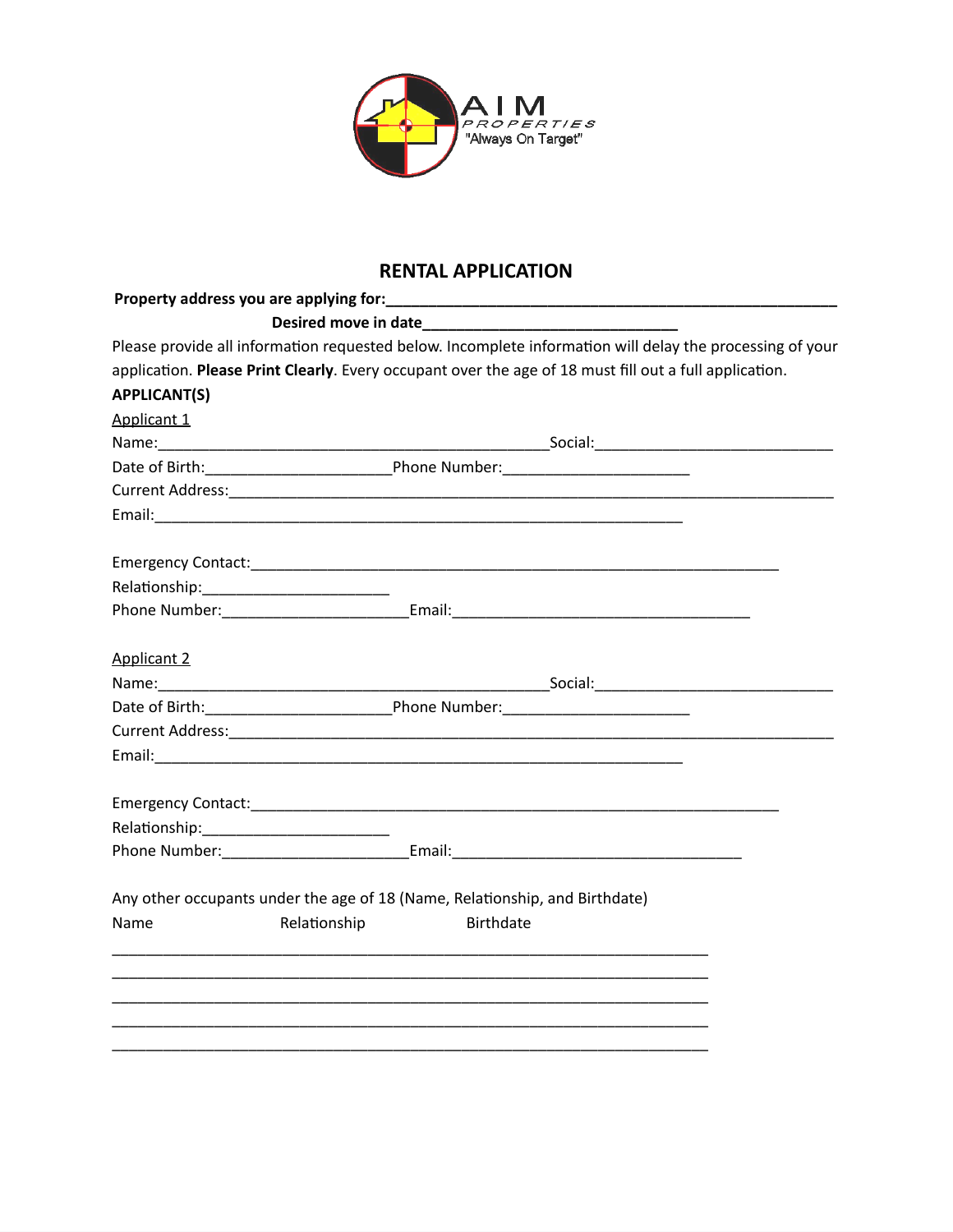

#### **EMPLOYMENT HISTORY**

| <b>Applicant 1</b>                                                                                                                                                                                                             |                                                                                                                                                                                                                                |                                                                                                                                                                                                                                |  |  |
|--------------------------------------------------------------------------------------------------------------------------------------------------------------------------------------------------------------------------------|--------------------------------------------------------------------------------------------------------------------------------------------------------------------------------------------------------------------------------|--------------------------------------------------------------------------------------------------------------------------------------------------------------------------------------------------------------------------------|--|--|
|                                                                                                                                                                                                                                |                                                                                                                                                                                                                                |                                                                                                                                                                                                                                |  |  |
|                                                                                                                                                                                                                                |                                                                                                                                                                                                                                |                                                                                                                                                                                                                                |  |  |
|                                                                                                                                                                                                                                |                                                                                                                                                                                                                                |                                                                                                                                                                                                                                |  |  |
|                                                                                                                                                                                                                                |                                                                                                                                                                                                                                |                                                                                                                                                                                                                                |  |  |
|                                                                                                                                                                                                                                | How Long: 1988 Contract Contract Contract Contract Contract Contract Contract Contract Contract Contract Contract Contract Contract Contract Contract Contract Contract Contract Contract Contract Contract Contract Contract  |                                                                                                                                                                                                                                |  |  |
| <b>Applicant 2</b>                                                                                                                                                                                                             |                                                                                                                                                                                                                                |                                                                                                                                                                                                                                |  |  |
|                                                                                                                                                                                                                                |                                                                                                                                                                                                                                |                                                                                                                                                                                                                                |  |  |
|                                                                                                                                                                                                                                |                                                                                                                                                                                                                                |                                                                                                                                                                                                                                |  |  |
|                                                                                                                                                                                                                                |                                                                                                                                                                                                                                |                                                                                                                                                                                                                                |  |  |
|                                                                                                                                                                                                                                |                                                                                                                                                                                                                                |                                                                                                                                                                                                                                |  |  |
|                                                                                                                                                                                                                                |                                                                                                                                                                                                                                |                                                                                                                                                                                                                                |  |  |
| Administration, Scholarship Funds etc.)<br><b>RENTAL HISTORY (No Less Than Two Years)</b>                                                                                                                                      |                                                                                                                                                                                                                                |                                                                                                                                                                                                                                |  |  |
| Applicant 1                                                                                                                                                                                                                    |                                                                                                                                                                                                                                |                                                                                                                                                                                                                                |  |  |
|                                                                                                                                                                                                                                |                                                                                                                                                                                                                                |                                                                                                                                                                                                                                |  |  |
|                                                                                                                                                                                                                                | Do you rent or own?_________________________________Current Rent/Payment:__________________________                                                                                                                            |                                                                                                                                                                                                                                |  |  |
|                                                                                                                                                                                                                                |                                                                                                                                                                                                                                |                                                                                                                                                                                                                                |  |  |
|                                                                                                                                                                                                                                |                                                                                                                                                                                                                                |                                                                                                                                                                                                                                |  |  |
|                                                                                                                                                                                                                                |                                                                                                                                                                                                                                |                                                                                                                                                                                                                                |  |  |
| Previous Address:                                                                                                                                                                                                              |                                                                                                                                                                                                                                |                                                                                                                                                                                                                                |  |  |
|                                                                                                                                                                                                                                | to to the state of the state of the state of the state of the state of the state of the state of the state of the state of the state of the state of the state of the state of the state of the state of the state of the stat |                                                                                                                                                                                                                                |  |  |
|                                                                                                                                                                                                                                |                                                                                                                                                                                                                                | Current Rent/Payment:                                                                                                                                                                                                          |  |  |
| Reason For Leaving: North Contract and Contract of the Contract of the Contract of the Contract of the Contract of the Contract of the Contract of the Contract of the Contract of the Contract of the Contract of the Contrac |                                                                                                                                                                                                                                |                                                                                                                                                                                                                                |  |  |
| Landlords Name/ Mortgage Co.                                                                                                                                                                                                   |                                                                                                                                                                                                                                | Phone: the contract of the contract of the contract of the contract of the contract of the contract of the contract of the contract of the contract of the contract of the contract of the contract of the contract of the con |  |  |
| Fax:                                                                                                                                                                                                                           | Email:                                                                                                                                                                                                                         |                                                                                                                                                                                                                                |  |  |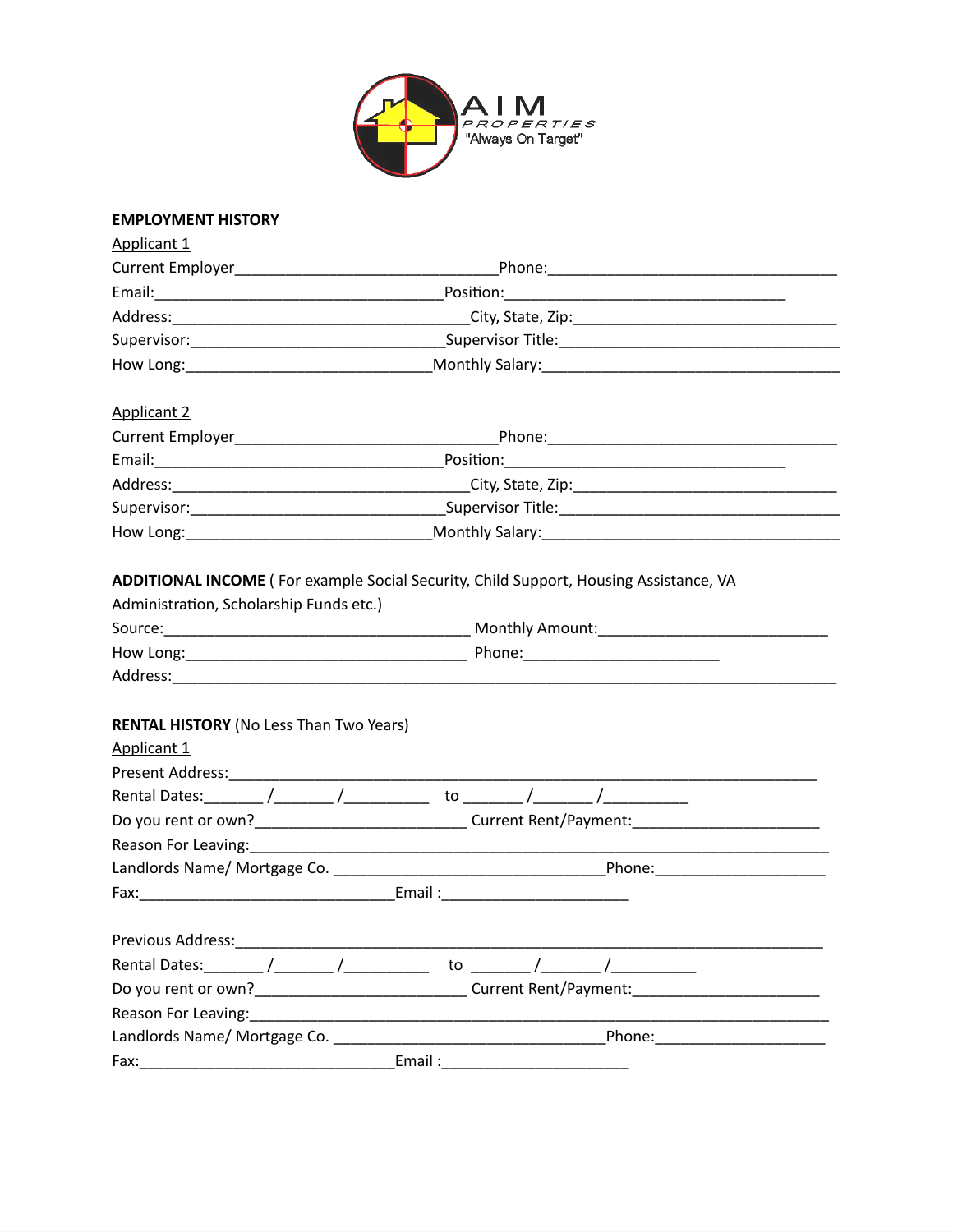

| <b>Applicant 2</b>                                                               |  |                                                                                                        |  |
|----------------------------------------------------------------------------------|--|--------------------------------------------------------------------------------------------------------|--|
|                                                                                  |  |                                                                                                        |  |
| Rental Dates: ________ /________ /______________ to ________ /________ /________ |  |                                                                                                        |  |
|                                                                                  |  | Do you rent or own?_______________________________Current Rent/Payment:____________________________    |  |
|                                                                                  |  |                                                                                                        |  |
|                                                                                  |  |                                                                                                        |  |
|                                                                                  |  |                                                                                                        |  |
|                                                                                  |  |                                                                                                        |  |
|                                                                                  |  |                                                                                                        |  |
|                                                                                  |  | Do you rent or own?_______________________________Current Rent/Payment:____________________________    |  |
|                                                                                  |  |                                                                                                        |  |
|                                                                                  |  |                                                                                                        |  |
|                                                                                  |  |                                                                                                        |  |
| <b>REFERENCES</b>                                                                |  |                                                                                                        |  |
|                                                                                  |  | _Phone:__________________________                                                                      |  |
|                                                                                  |  |                                                                                                        |  |
|                                                                                  |  |                                                                                                        |  |
|                                                                                  |  |                                                                                                        |  |
| <b>OTHER INFORMATION</b>                                                         |  |                                                                                                        |  |
|                                                                                  |  |                                                                                                        |  |
|                                                                                  |  | There is a separate Pet Application. If you have a pet please let us know so that we may give          |  |
| you a pet application to fill out.                                               |  |                                                                                                        |  |
|                                                                                  |  |                                                                                                        |  |
|                                                                                  |  |                                                                                                        |  |
|                                                                                  |  | In the past have you ever been delinquent in paying rent or other financial obligations? If yes please |  |
|                                                                                  |  | In the past, have you failed to perform any obligations of a rental agreement or have you been a       |  |

\_\_\_\_\_\_\_\_\_\_\_\_\_\_\_\_\_\_\_\_\_\_\_\_\_\_\_\_\_\_\_\_\_\_\_\_\_\_\_\_\_\_\_\_\_\_\_\_\_\_\_\_\_\_\_\_\_\_\_\_\_\_\_\_\_\_\_\_\_\_\_\_\_\_\_\_\_\_\_\_\_\_\_\_\_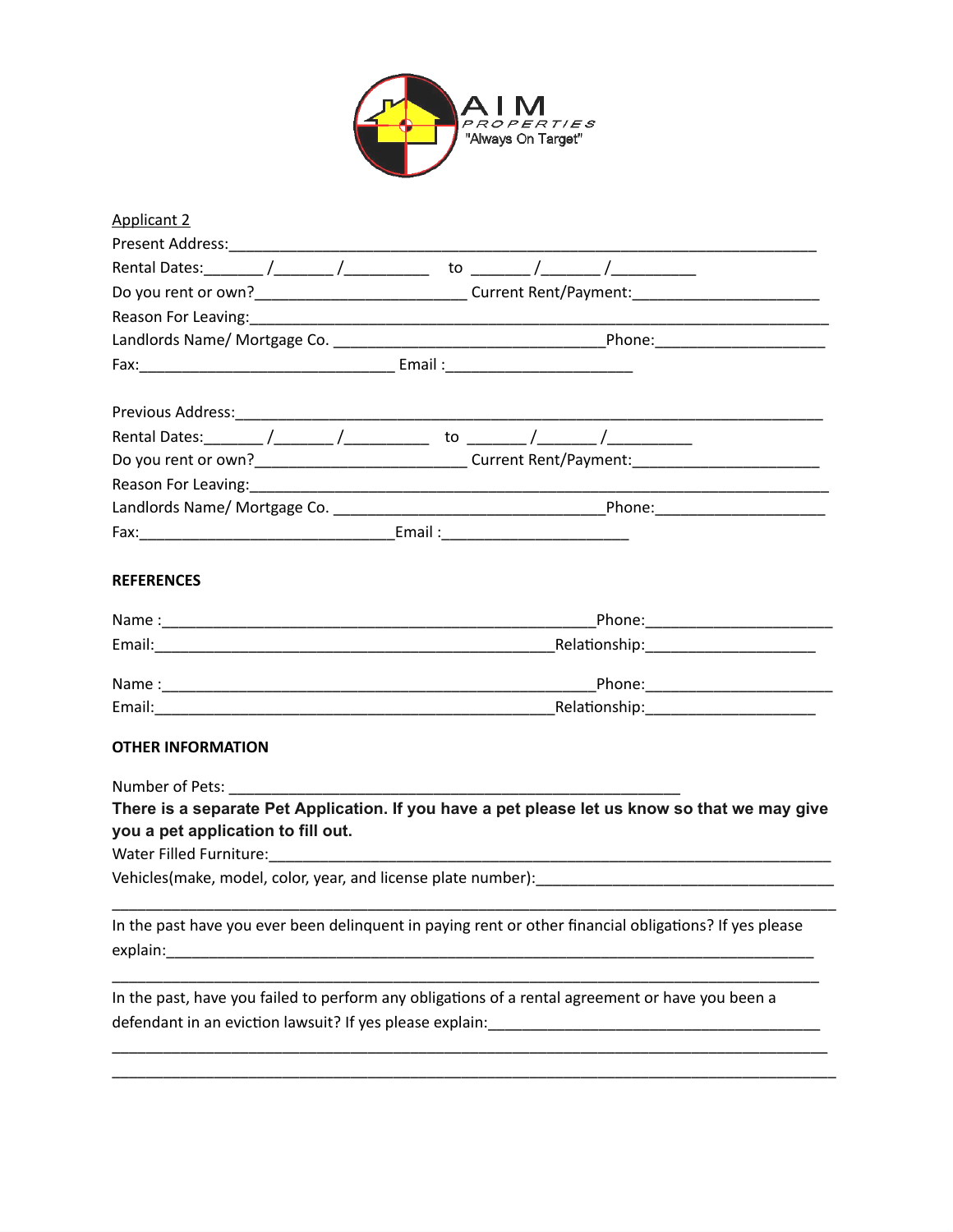

The information provided above is true and correct to the best of my knowledge. I hereby authorize AIM Properties or its agent to verify the above information and obtain a consumer or investigative credit report, criminal background report and eviction records. I understand that the \$\_\_\_\_\_\_\_\_\_\_\_\_\_\_\_ fee for verifying this rental application is not a deposit and will not be applied towards rent or be refunded in the event the application is denied. The damage deposit must be placed in order to remove a property from the market during the processing of an application. If a damage deposit is not paid to hold a property AIM Properties reserves the right to process multiple applications. (Damage deposit paid to AIM properties for holding a property off the market during application processing are only refundable in the event of a denial.)

### **ALL APPLICANTS MUST SIGN BELOW**:

| <b>SIGNA</b><br>IKE:  | <b>DATE</b> |
|-----------------------|-------------|
| <b>SIGNA</b><br>1 D L | <b>DATF</b> |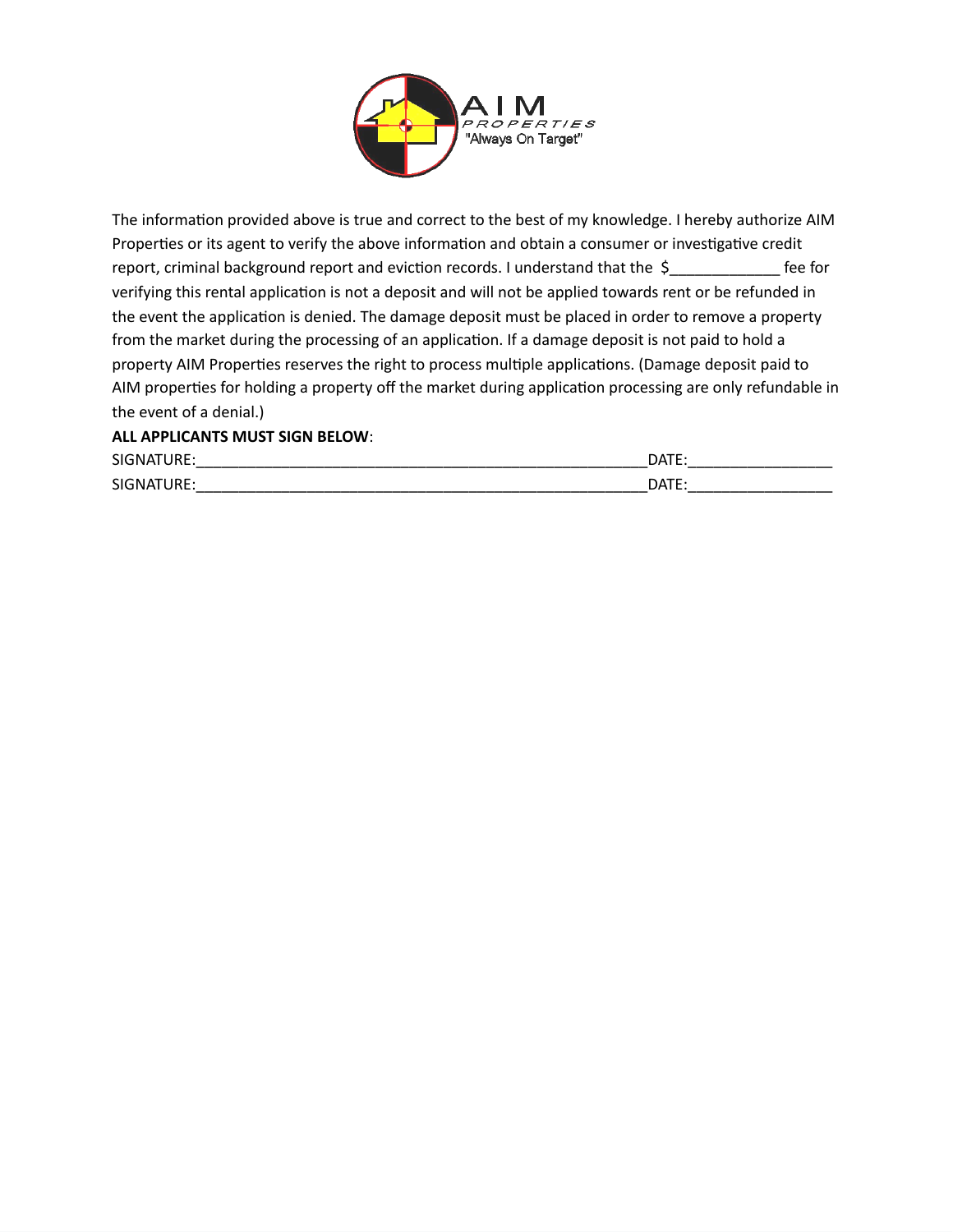

# **Please fill out which option you are taking prior to submitting your application.**

| <b>OPTION 1</b>                                                                                                                            |                 |
|--------------------------------------------------------------------------------------------------------------------------------------------|-----------------|
| I HAVE CHOSEN TO PLACE A FULL DEPOSIT OF ____________ ON(DATE) __________ AT(TIME) __________                                              |                 |
|                                                                                                                                            |                 |
| MARKET DURING THE PROCESSING OF MY APPLICATION. I UNDERSTAND THAT THE DEPOSIT IS ONLY                                                      |                 |
| REFUNDABLE IN THE EVENT MY APPLICATION IS DENIED.                                                                                          |                 |
|                                                                                                                                            | Date__________  |
|                                                                                                                                            |                 |
| <b>OPTION 2</b>                                                                                                                            |                 |
| I HAVE CHOSEN TO NOT PLACE A DAMAGE DEPOSIT ON THE PROPERTY LOCATED AT                                                                     |                 |
| RESERVES THE RIGHT TO TAKE MULTIPLE APPLICATIONS SINCE I HAVE CHOSED TO NOT PLACE A<br><b>DEPOSIT ON THE PROPERTY.</b>                     |                 |
|                                                                                                                                            | __Date_________ |
|                                                                                                                                            |                 |
| <b>FOR OFFICE USE ONLY</b>                                                                                                                 |                 |
|                                                                                                                                            |                 |
|                                                                                                                                            |                 |
|                                                                                                                                            |                 |
| ONLY TO BE FILLED OUT IF DEPOSIT IS RECEIVED AFTER THE APPLICATION IS RECEIVED WITHOUT A<br><b>DEPOSIT</b>                                 |                 |
| I HAVE CHOSEN TO PLACE A FULL DEPOSIT OF _____________ ON(DATE) __________ AT(TIME) __________                                             |                 |
|                                                                                                                                            |                 |
| MARKET DURING THE PROCESSING OF MY APPLICATION. I UNDERSTAND THAT THE DEPOSIT IS ONLY<br>REFUNDABLE IN THE EVENT MY APPLICATION IS DENIED. |                 |
|                                                                                                                                            |                 |
|                                                                                                                                            | Date_________   |